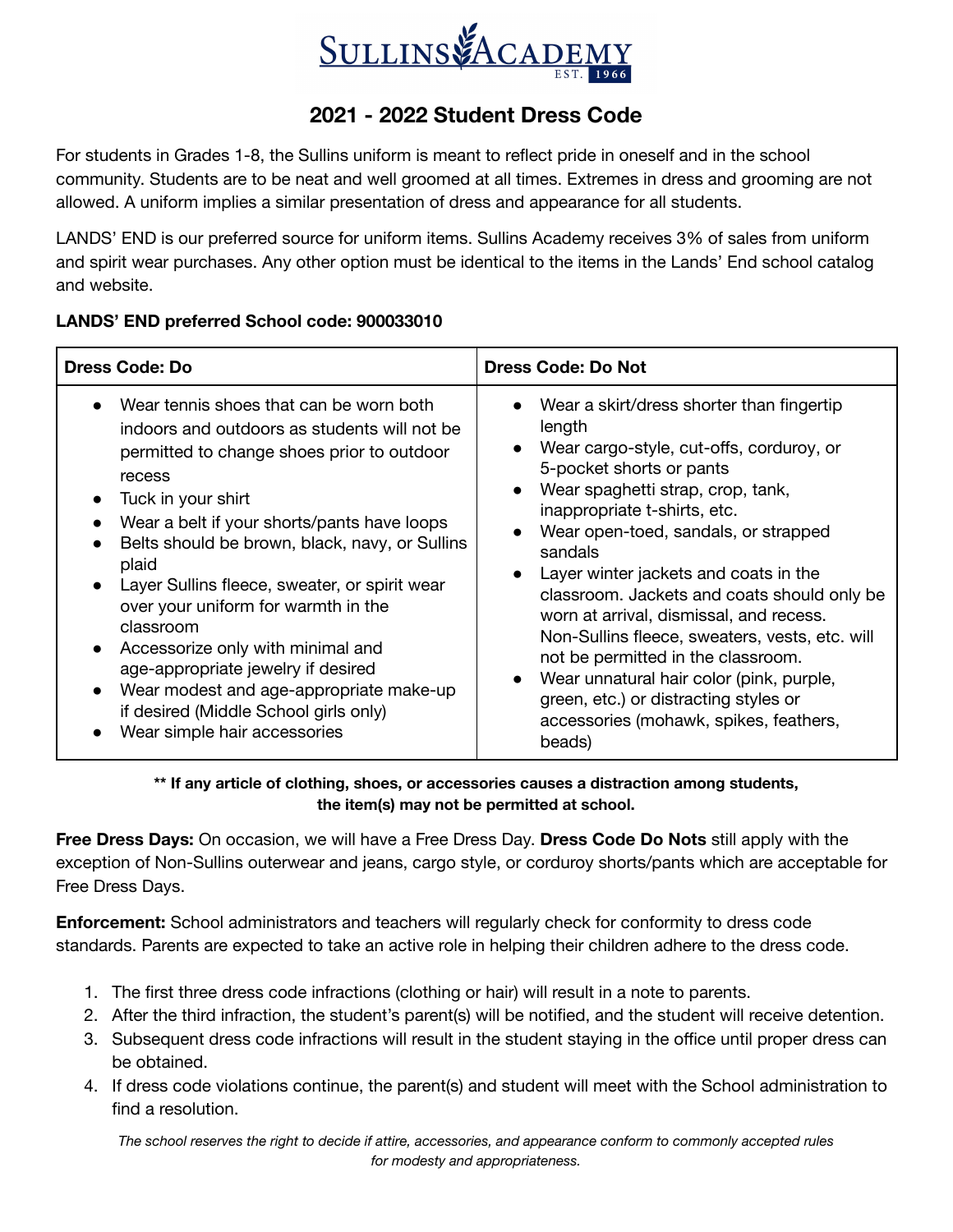|                                | <b>Boys</b>                                                                                                                                                                                                                               |                                                                                                                                                                                                                                       |
|--------------------------------|-------------------------------------------------------------------------------------------------------------------------------------------------------------------------------------------------------------------------------------------|---------------------------------------------------------------------------------------------------------------------------------------------------------------------------------------------------------------------------------------|
|                                | <b>Daily Dress</b>                                                                                                                                                                                                                        | <b>Formal Dress</b>                                                                                                                                                                                                                   |
| Preschool &<br><b>Junior K</b> | Neat, comfortable, age-appropriate clothing suitable for both<br>indoor and outdoor activities<br>SHOES: Sneakers must be worn to participate on the                                                                                      |                                                                                                                                                                                                                                       |
|                                | playground.                                                                                                                                                                                                                               |                                                                                                                                                                                                                                       |
| Kindergarten                   | SHIRT OPTIONS (Short or Long Sleeve):<br>Sullins Uniform T-Shirt (Navy and Gray are available through<br>Lands' End - no longer purchased through the school)<br>Logoed Polo (Mesh, Interlock, Active, Rapid Dry) NAVY, BLUE,<br>or WHITE | SHIRT: Logoed Polo (Blue) Short or Long Sleeve<br>BOTTOMS: Plain Front Chino Pants (Navy)<br>SOCKS: Dress socks (Navy)<br>SHOES: Navy, Brown, or Black rubber soled dress shoes.<br>Slip on or Loafer style preferred.                |
|                                | <b>BOTTOMS OPTIONS:</b><br>Shorts or pants in DENIM, GRAY, NAVY, or KHAKI.                                                                                                                                                                |                                                                                                                                                                                                                                       |
|                                | SHOES:<br>Sneakers (designed for indoor and outdoor)                                                                                                                                                                                      |                                                                                                                                                                                                                                       |
| Grades 1-5                     | SHIRT OPTIONS (Short or Long Sleeve):<br>Logoed Polo (Mesh, Interlock, Active, Rapid Dry) NAVY, BLUE,<br>or WHITE<br>Turtleneck (no logo) WHITE<br>V-neck Sweater (Performance Fine Gauge, Drifter) NAVY or<br><b>GRAY</b>                |                                                                                                                                                                                                                                       |
|                                | <b>BOTTOMS OPTIONS:</b><br>Choose any plain or pleated front Lands' End shorts or pants in<br>NAVY or KHAKI. No cargo or 5-pocket style options.<br>SHOES:                                                                                | SHIRT: Oxford Shirt (White) Short or Long Sleeve<br>BLAZER: Hopsack Blazer with school patch (Navy)<br>BOTTOMS: Plain Front Chino Pants (Khaki)<br>SOCKS: Dress socks (Navy)<br>SHOES: Navy, Brown, or Black rubber soled dress shoes |
|                                | Sneakers (designed for indoor and outdoor)<br>SHIRT OPTIONS (Short or Long Sleeve):                                                                                                                                                       | TIE:                                                                                                                                                                                                                                  |
|                                | Logoed Polo (Mesh, Interlock, Active, Rapid Dry) NAVY, BLUE,<br>or WHITE<br>Turtleneck (no logo) WHITE<br>V-neck Sweater (Performance Fine Gauge, Drifter) NAVY or                                                                        | Hunter/Classic Plaid (To-be-tied & Pre-tied) - Grades 1-5<br>Navy/Crimson Stripe (To-be-tied) - Grades 6-8<br>Navy/Crimson Bow Tie - Grade 8                                                                                          |
| <b>Middle</b><br><b>School</b> | <b>GRAY</b><br><b>BOTTOMS OPTIONS:</b><br>Choose any plain or pleated front Lands' End shorts or pants in<br>NAVY or KHAKI. No cargo or 5-pocket style options.                                                                           | BELT: Brown, Black, Navy, or Sullins Plaid                                                                                                                                                                                            |
|                                | SHOES:<br>Sneakers (designed for indoor and outdoor)                                                                                                                                                                                      |                                                                                                                                                                                                                                       |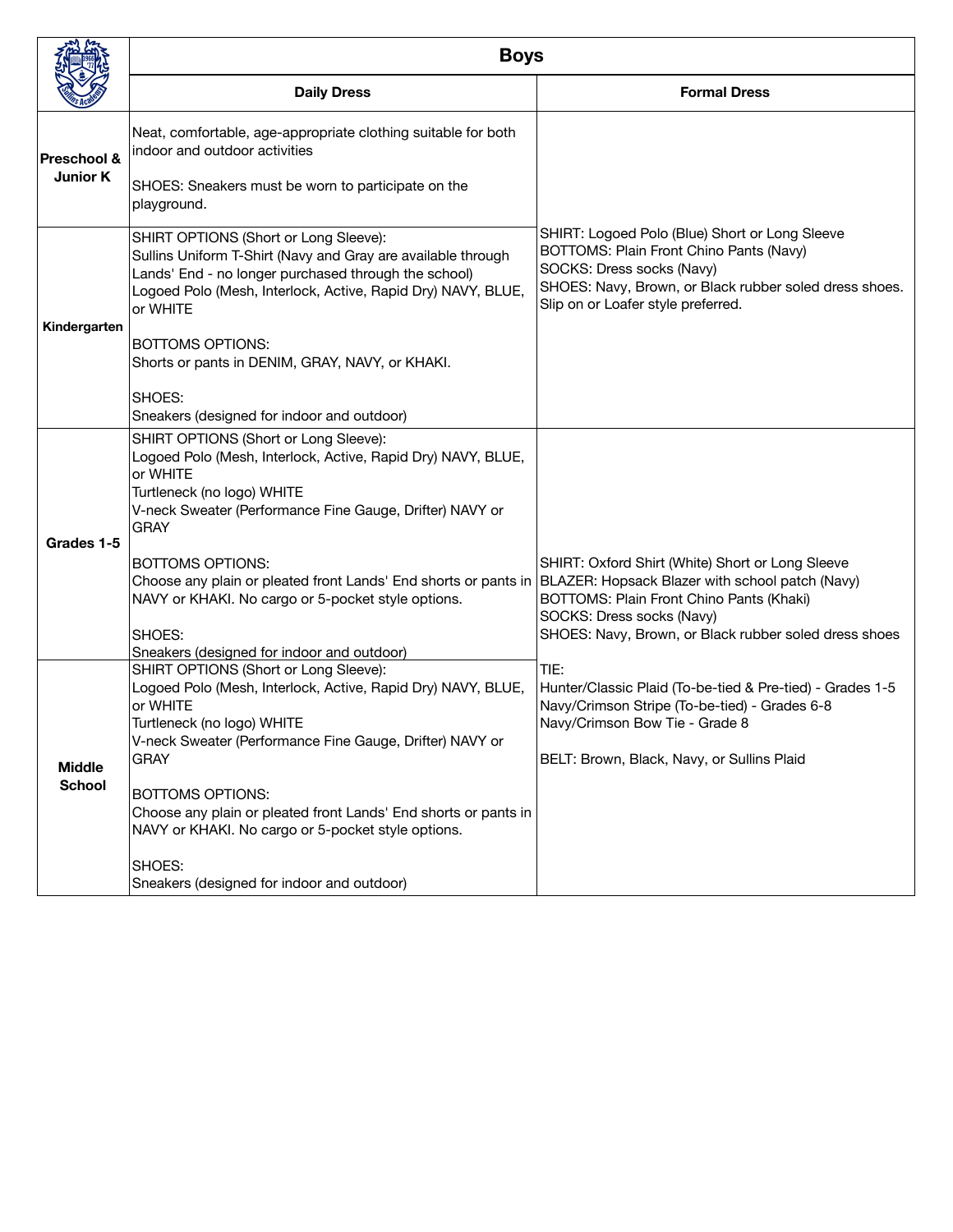|                                | <b>Girls</b>                                                                                                                                                                                                                                                                                                                                                                                                                                                                                                                                                                                                                       |                                                                                                                                                                                                                                                                                                                     |
|--------------------------------|------------------------------------------------------------------------------------------------------------------------------------------------------------------------------------------------------------------------------------------------------------------------------------------------------------------------------------------------------------------------------------------------------------------------------------------------------------------------------------------------------------------------------------------------------------------------------------------------------------------------------------|---------------------------------------------------------------------------------------------------------------------------------------------------------------------------------------------------------------------------------------------------------------------------------------------------------------------|
|                                | <b>Daily Dress</b>                                                                                                                                                                                                                                                                                                                                                                                                                                                                                                                                                                                                                 | <b>Formal Dress</b>                                                                                                                                                                                                                                                                                                 |
| Preschool &<br><b>Junior K</b> | Neat, comfortable, age-appropriate clothing suitable for both<br>indoor and outdoor activities.<br>SHOES: Sneakers must be worn to participate on the                                                                                                                                                                                                                                                                                                                                                                                                                                                                              |                                                                                                                                                                                                                                                                                                                     |
| Kindergarten                   | playground.<br>SHIRT OPTIONS (Short or Long Sleeve):<br>Sullins Uniform T-Shirt (Navy and Gray are available through<br>Lands' End - no longer purchased through the school)<br>Logoed Polo (Mesh, Interlock, Feminine Fit, Peter Pan Collar,<br>Active, Rapid Dry) in NAVY, BLUE, or WHITE<br><b>BOTTOMS OPTIONS:</b><br>Shorts, pants, skirt, or skort in DENIM, GRAY, NAVY, or KHAKI.<br>(Bike shorts/leggings/tights should only be worn under dresses<br>or skirts.)<br><b>DRESS OPTIONS:</b><br>Logoed Solid Navy - Can be navy jumper with polo worn<br>underneath.<br>SHOES:<br>Sneakers (designed for indoor and outdoor) | SHIRT: Logoed Polo (Blue) Short or Long Sleeve<br>BOTTOMS: Knit Above Knee Skort or Pant (Navy)<br>SOCKS: Knee Socks or Tights (Navy)<br>SHOES: Navy, Brown, or Black dress shoes                                                                                                                                   |
| Grades 1-3                     | SHIRT OPTIONS (Short or Long Sleeve):<br>Logoed Polo (Mesh, Interlock, Feminine Fit, Peter Pan Collar,<br>Active, Rapid Dry) in NAVY, BLUE, or WHITE<br>Turtleneck (no logo) WHITE<br>Fine Gauge Cardigan (Performance or Cotton) in NAVY or<br><b>GRAY</b><br><b>BOTTOMS OPTIONS:</b><br>Choose any Lands' End shorts, pants, skirt, or skort in NAVY,<br>KHAKI, or HUNTER CLASSIC PLAID. No cargo or 5-pocket<br>styles.                                                                                                                                                                                                         | SHIRT: Peter Pan Collar Polo (White) Short or Long Sleeve<br>BLAZER: Hopsack Blazer with school patch (Navy)<br>JUMPER: Top of the Knee (Hunter Classic Plaid)<br>SOCKS: Knee Socks or Tights (White)<br>SHOES: Navy, Brown, or Black dress shoes                                                                   |
| Grades 4-5                     | Shorts and skirts should be fingertip length.<br><b>DRESS OPTIONS:</b><br>Logoed Polo (Mesh, Knit Ruffle Front) Short or Long Sleeve in<br><b>NAVY</b><br>Solid Jumper (Regular, Button Front, Ponte) NAVY or KHAKI<br>SHOES:<br>Sneakers (designed for indoor and outdoor)<br>*Navy, Gray, or White leggings may be worn under dresses and<br>skirts.                                                                                                                                                                                                                                                                             | SHIRT: Straight Collar Broadcloth Blouse or Oxford Shirt<br>(WHITE) Short or Long Sleeve<br>BLAZER: Hopsack Blazer with school patch (Navy)<br>SKIRT: Pleated Skort or Side Button Skirt (Top of Knee) -<br>Hunter Classic Plaid<br>SOCKS: Knee Socks or Tights, White.<br>SHOES: Navy, Brown or Black dress shoes. |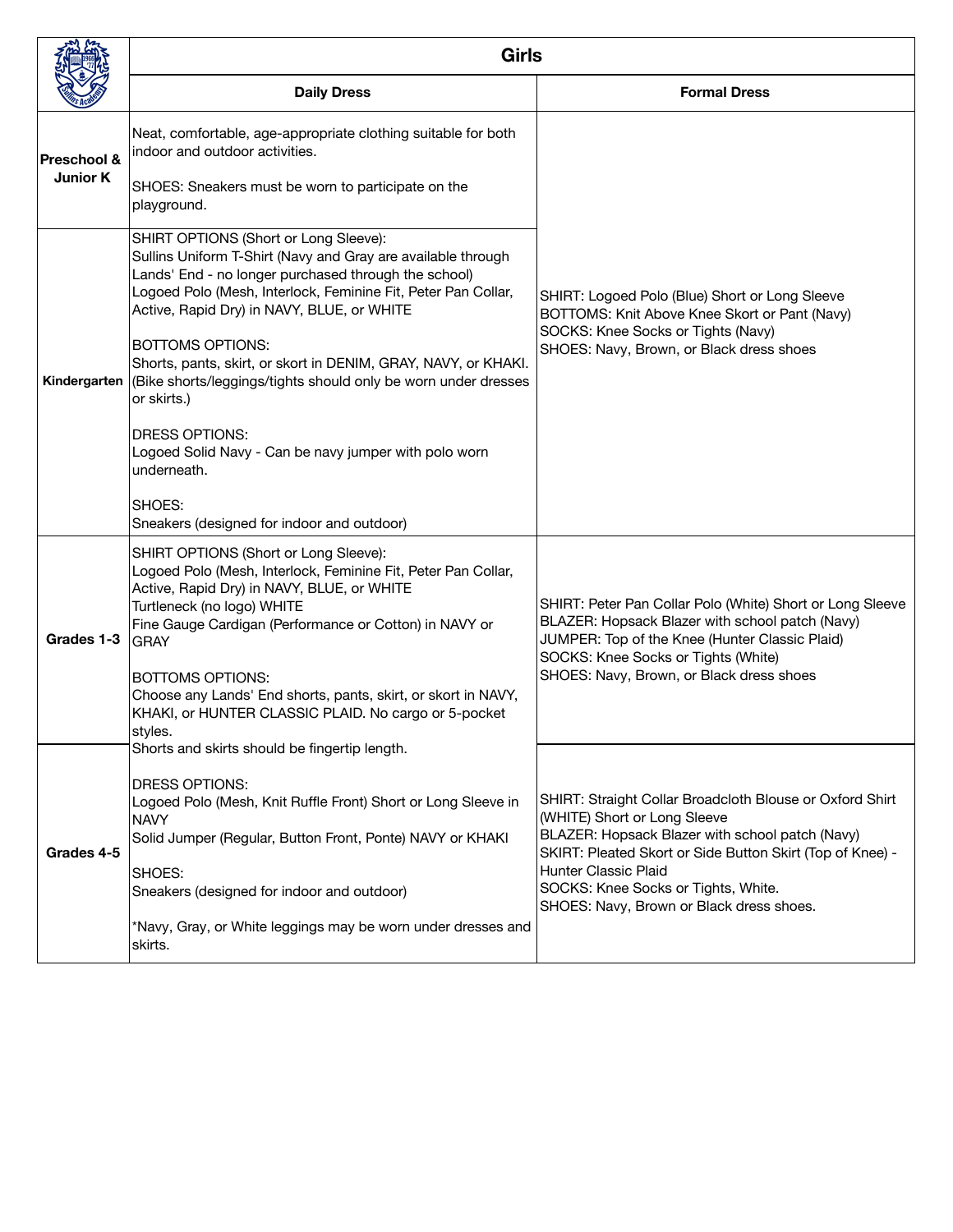|                                | <b>Girls</b>                                                                                                                                                                                                                                                                                                                                                                                                                                                                                                                                                                                                                                                                                               |                                                                                                                                                                                                                                                                                                                                                                                                |
|--------------------------------|------------------------------------------------------------------------------------------------------------------------------------------------------------------------------------------------------------------------------------------------------------------------------------------------------------------------------------------------------------------------------------------------------------------------------------------------------------------------------------------------------------------------------------------------------------------------------------------------------------------------------------------------------------------------------------------------------------|------------------------------------------------------------------------------------------------------------------------------------------------------------------------------------------------------------------------------------------------------------------------------------------------------------------------------------------------------------------------------------------------|
|                                | <b>Daily Dress</b>                                                                                                                                                                                                                                                                                                                                                                                                                                                                                                                                                                                                                                                                                         | <b>Formal Dress</b>                                                                                                                                                                                                                                                                                                                                                                            |
| <b>Middle</b><br><b>School</b> | SHIRT OPTIONS (Short or Long Sleeve):<br>Logoed Polo (Mesh, Interlock, Feminine Fit, Active, Rapid Dry)<br>in NAVY, BLUE, or WHITE<br>Turtleneck (no logo) WHITE<br>Fine Gauge Cardigan (Performance or Cotton) in NAVY or<br><b>GRAY</b><br><b>BOTTOMS OPTIONS:</b><br>Choose any Lands' End shorts, pants, skirt, or skort in NAVY,<br>KHAKI, or HUNTER CLASSIC PLAID. No cargo or 5-pocket<br>styles.<br>Shorts and skirts should be fingertip length.<br>DRESS OPTIONS:<br>Ponte Dress in NAVY, KHAKI, or GRAY<br>SHOES:<br>Sneakers or Flats (Solid Brown, Black, Navy, or Gray only)<br>(designed for indoor and outdoor)<br>*Navy, Gray, or White leggings may be worn under dresses and<br>skirts. | SHIRT: Straight Collar Broadcloth Blouse or Oxford Shirt<br>(White) Short or Long Sleeve<br>BLAZER: Hopsack Blazer (Navy)<br>PANTS: Plain Front Chino Pants (Khaki)<br>SKIRT: Top of Knee Pleated Skort or Top of Knee Side<br>Button Skirt (Hunter Classic Plaid)<br>TIGHTS: Navy (Optional)<br>SHOES: Navy, Brown, or Black dress shoes or dress<br>boots<br>*No UGGs, fringe, sequins, etc. |